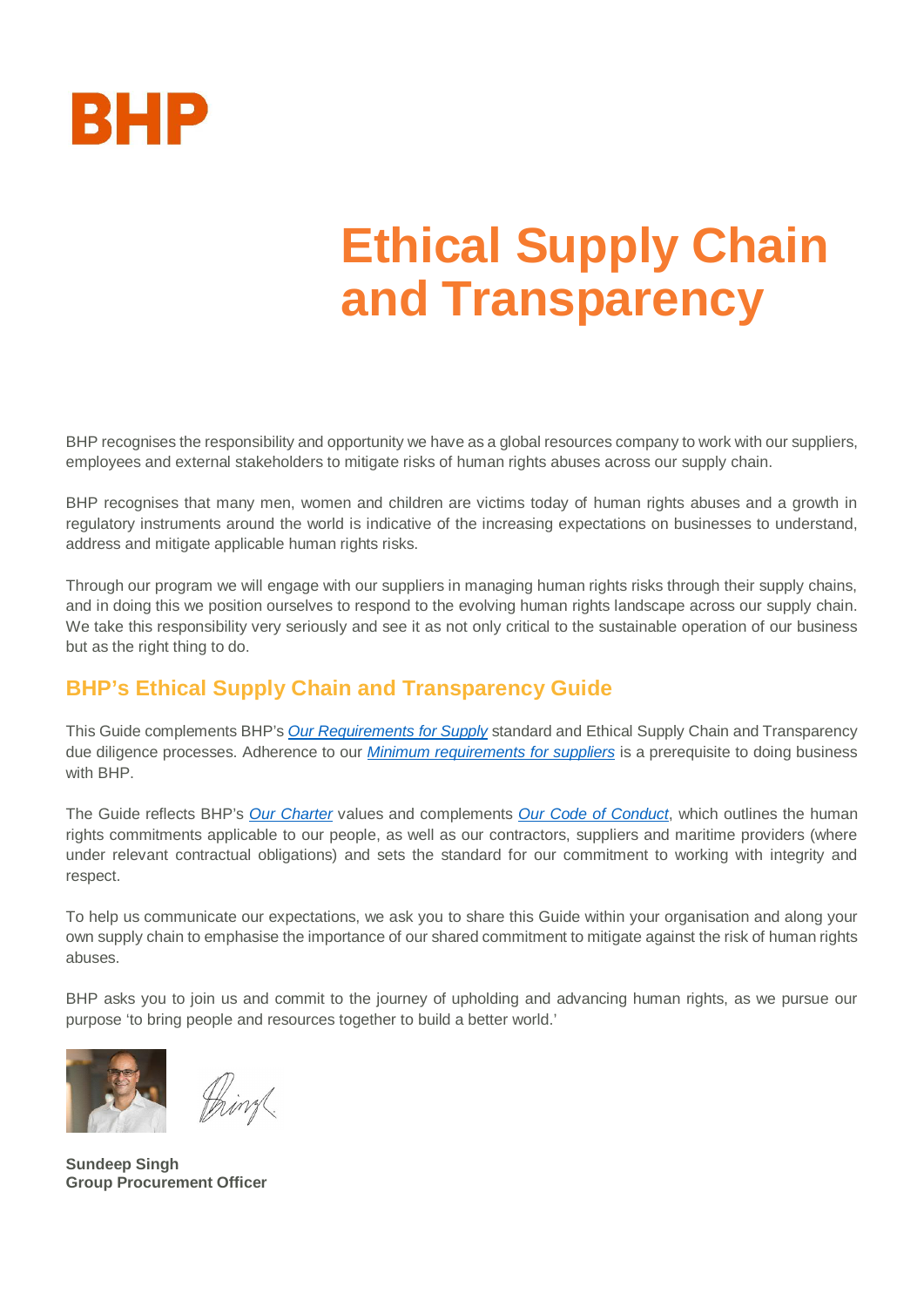## **BHP's Operations and Supply Chain**

## **Our organisational structure and business**

BHP is a global natural resources company. We extract and process minerals, oil and gas, with tens of thousands of employees and contractors, primarily in Australia and the Americas. Our products are sold worldwide, with sales and marketing led through Singapore and Houston, United States. Our global headquarters are in Melbourne, Australia.

## **Our approach**

BHP's strategy of owning and operating long-life assets means that we need to think and plan in decades. We can create long-term value only if we safeguard the sustainability of our operations with the support of our business relationships and the communities in which we work. To do that, we must form and maintain respectful and reciprocal partnerships with all of our stakeholders.

Respecting human rights and a commitment to strong governance and anti-corruption are critical to the sustainability of our business and significant enablers in understanding and addressing ethical business risks. They are also critical to our ability to contribute meaningful and ongoing social value to our stakeholders.

We demonstrate our commitment to respecting human rights by:

- · Respecting internationally recognised human rights as set out in the Universal Declaration on Human Rights.
- Complying with applicable laws and regulations of the countries in which we operate and, where differences exist between *[Our Code of Conduct](https://www.bhp.com/our-approach/our-company/our-code-of-conduct)* (Our Code) and local customs, norms, rules or regulations, we apply the higher standard.
- · Operating in a manner consistent with the United Nations (UN) [Guiding Principles on Business and Human](https://www.ohchr.org/documents/publications/guidingprinciplesbusinesshr_en.pdf) [Rights,](https://www.ohchr.org/documents/publications/guidingprinciplesbusinesshr_en.pdf) the [10 UN Global Compact Principles,](https://www.unglobalcompact.org/what-is-gc/mission/principles) the [Voluntary Principles on Security and Human Rights](https://www.voluntaryprinciples.org/) and the [International Council on Mining and Metals \(ICMM\) Indigenous Peoples Position Statement.](https://www.icmm.com/en-gb/members/member-commitments/position-statements/indigenous-peoples-and-mining-position-statement)

## **Our supply chain**

BHP is supported by a complex global supply network. Everyday our operations are supported by raw, direct and indirect materials, and skilled labour and services.

BHP is taking a systemic approach to integrating human rights due diligence throughout our supply chain. This approach will allow us to align, formalise and continuously review and deepen our understanding and assessment of our suppliers. At the centre of our approach is engaging with our direct (Level 1) suppliers to encourage continuous improvement in their own capacity to manage human rights risks (including modern slavery and human trafficking) in their subcontractors and broader supply chain including maritime freight.

## **For more information**

Please click the links below for further information on BHP, its operations and its commitments to human rights and modern slavery risk mitigation.

[BHP](https://www.bhp.com/) BHP's *[Charter Values](https://www.bhp.com/our-approach/our-purpose/)* BHP's *[Code of Conduct](https://www.bhp.com/our-approach/our-company/our-code-of-conduct)* BHP's *[Human Rights Policy Statement](https://www.bhp.com/our-approach/operating-with-integrity/respecting-human-rights)* BHP's *[Minimum requirements for suppliers](https://www.bhp.com/-/media/documents/suppliers/200304_minimum%20requirements%20for%20suppliers.pdf)* [Universal Declaration on Human Rights](https://www.un.org/en/universal-declaration-human-rights/) [Voluntary Principles on Security and Human Rights](https://www.voluntaryprinciples.org/) [United Nations \(UN\) Guiding Principles on Business and Human Rights](https://www.ohchr.org/Documents/Publications/GuidingPrinciplesBusinessHR_EN.pdf) [10 UN Global Compact Principles](https://www.unglobalcompact.org/what-is-gc/mission/principles)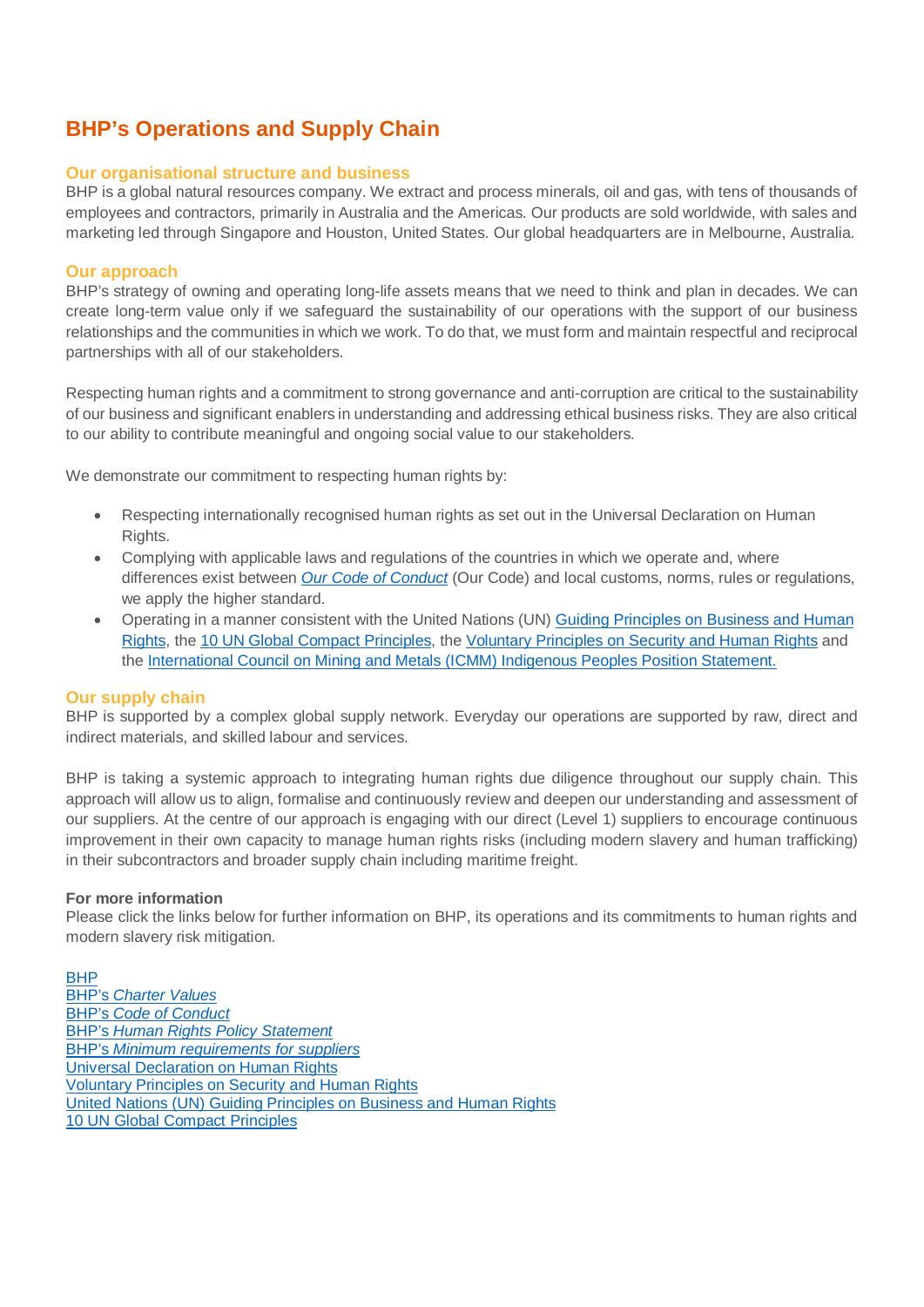# **Ethical Supply Chain and Transparency**

## **Implementation**

BHP's Ethical Supply Chain and Transparency processes are applicable to all current and new suppliers of nontraded (including maritime) goods and services, without exception. Within this Guide, "Suppliers" and related terms to provision goods and services are inclusive of any maritime industry equivalent terminology.

BHP expects suppliers to maintain effective management systems to address relevant human rights risks, including establishing appropriate policies, regularly assessing, monitoring and auditing performance and pursuing continual improvement.

Reviews and assessments of adherence will be conducted regularly with suppliers for the duration of their relationship with BHP.



## **Ethical Supply Chain and Transparency Life Cycle**

### **Accountability**

BHP is committed to working with our suppliers to enhance and develop their understanding and support the implementation of Ethical Supply Chain and Transparency processes. BHP will not engage suppliers who refuse to comply with legal requirements and Ethical Supply Chain and Transparency requirements, or are unable to provide appropriate evidence of steps undertaken to remediate any non-compliance issues.

### **Guidance Documents**

Links to external Guidance Documents<sup>[1](#page-2-0)</sup> (where applicable) are provided (refer to page 7 onwards) for broader context for the specific topics addressed in the second half of this Guide and as a potential reference or resource only.

Please refer to BHP's *[Minimum requirements for suppliers](https://www.bhp.com/-/media/documents/suppliers/200304_minimum%20requirements%20for%20suppliers.pdf)* and the 'BHP's Expectations' part of each section in the second half of this Guide for BHP's requirements.

**Please note that BHP also applies additional health, safety, environment and community and business conduct minimum supplier performance requirements that are not the subject of this Guide. Refer to [BHP Operating with Integrity](https://www.bhp.com/our-approach/operating-with-integrity/) for further information.**

<span id="page-2-0"></span><sup>&</sup>lt;sup>1</sup> The Guidance Documents referred to in this Guide are provided for broader context and as a potential reference or resource only. They are not intended to be exclusive and may not be comprehensive nor applicable in all circumstances.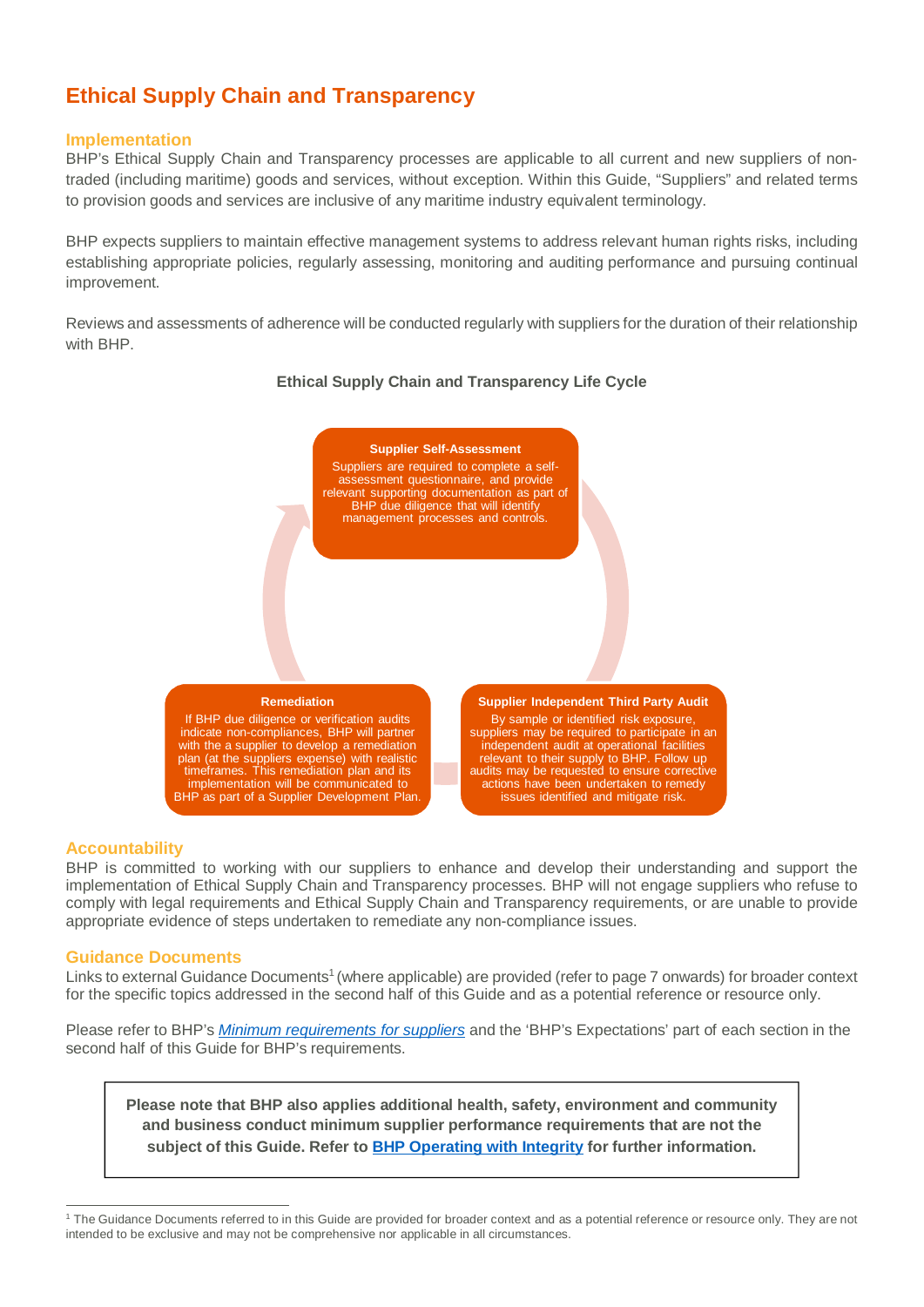### *Safe to speak up – EthicsPoint*

BHP encourages suppliers to take active responsibility for ensuring that all business conducted complies with legal requirements and the requirements identified in our Ethical Supply Chain and Transparency processes.

Suppliers and their employees, contractors and suppliers may use [EthicsPoint,](https://secure.ethicspoint.com/domain/media/en/gui/23435/index.html) BHP's globally accessible, multilingual service, to report any business conduct issues or behaviours alleged to be in breach of *Our Code of Conduct*. This includes issues relating to anti-bribery, competition, conflicts of interest, health and safety and respecting human rights. Information provided will be dealt with confidentially, and if desired, all reasonable steps will be taken to protect anonymity. BHP does not tolerate any form of retaliation, punishment or discipline against anyone who speaks up about potential misconduct or participates in an investigation.

[EthicsPoint](https://secure.ethicspoint.com/domain/media/en/gui/23435/index.html) can be accessed online or over the phone 24/7, and users of the service can choose to remain anonymous.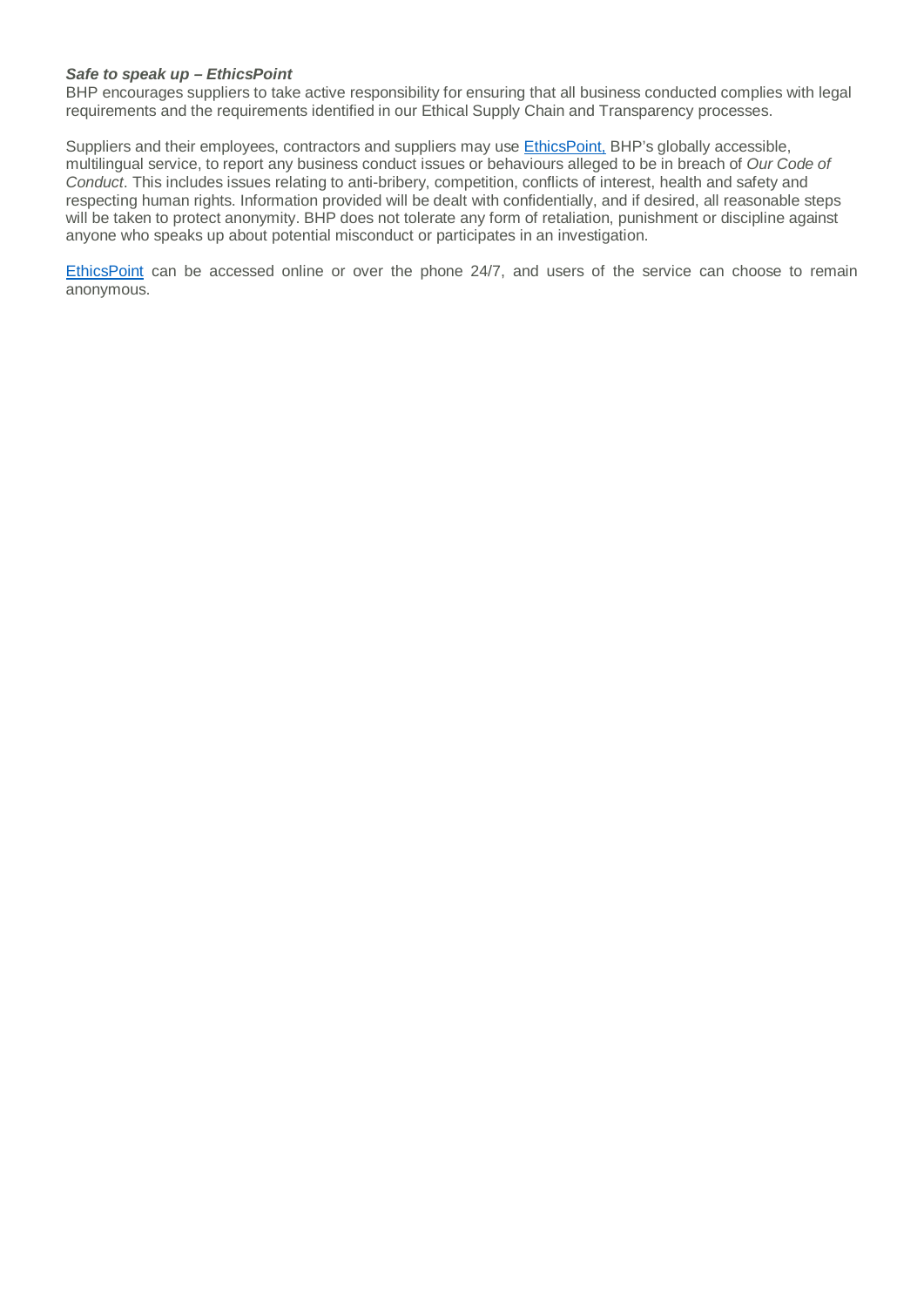

# **Ethical Supply Chain and Transparency**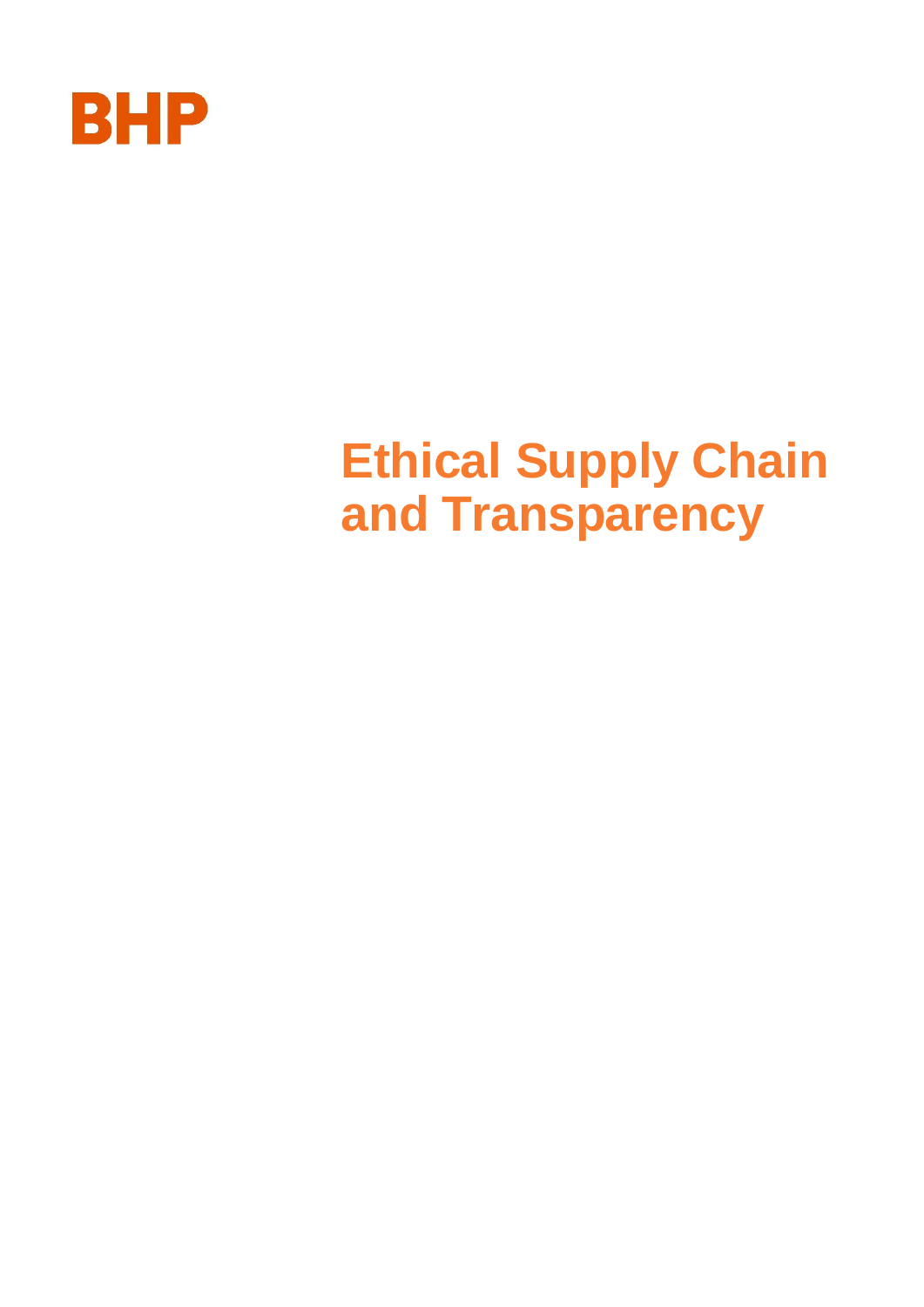# **Level 1 Suppliers/Direct Suppliers**

### **Issue**

A Level 1 Supplier (Direct Supplier) is a critical member of a supply chain, supplying components, goods, materials and or services directly to the original equipment manufacturer (OEM) or head entity that set up the chain.

## **BHP's Expectation**

- 1. Supplier will have a policy, procedure or process for selection of its Level 1 suppliers and sub-contractors that includes a review of compliance with regards to human rights standards.
- 2. Supplier will have identified its Level 1 suppliers and the origin of the goods and products provided by them.

## **Guidance Documents**

· **[United Nations - The Corporate](https://www.ohchr.org/Documents/Publications/HR.PUB.12.2_En.pdf) [Responsibility To Respect Human Rights](https://www.ohchr.org/Documents/Publications/HR.PUB.12.2_En.pdf)**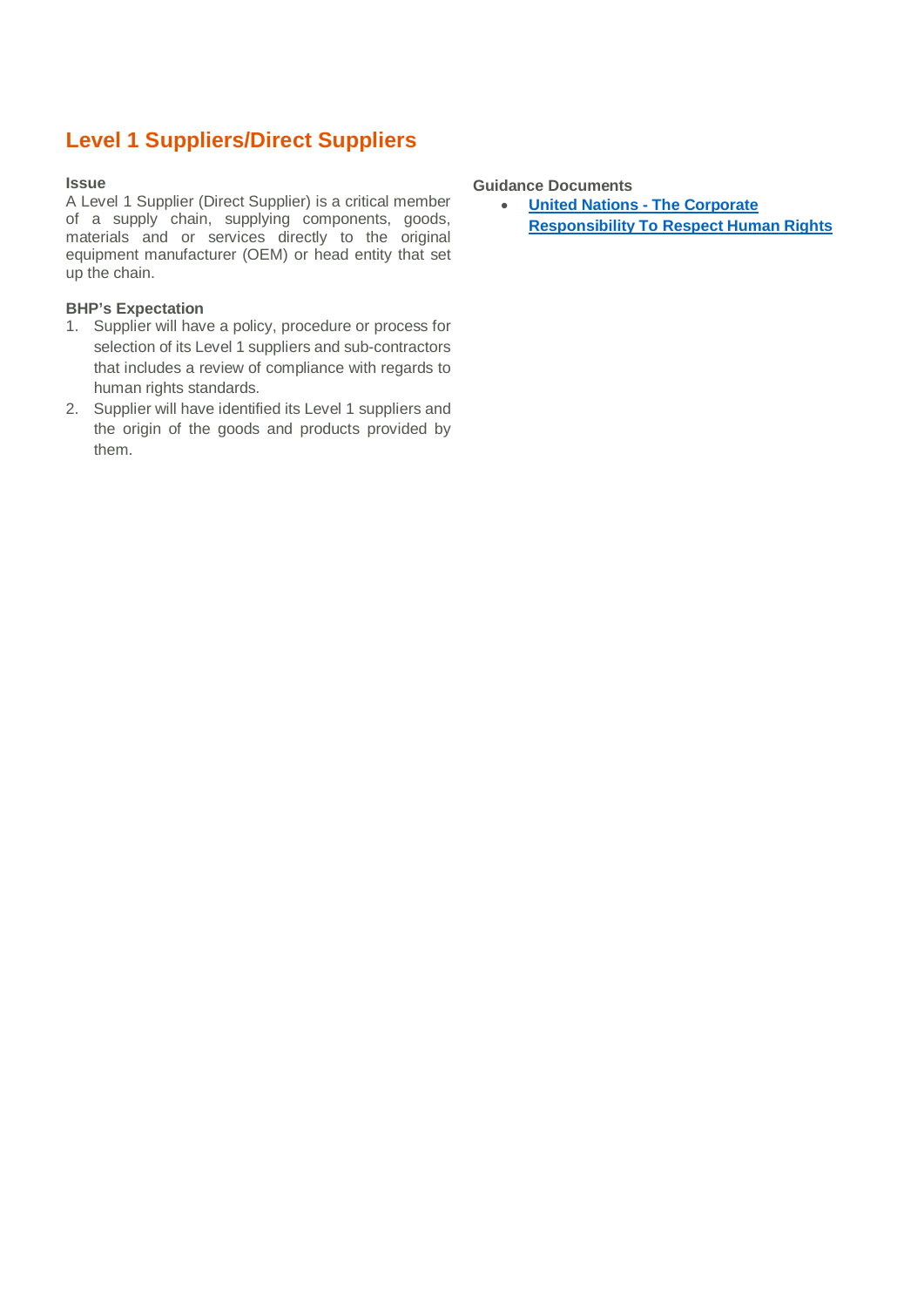# **Child Labour**

## **Issue**

## BHP's *[Minimum requirements for suppliers](https://www.bhp.com/-/media/documents/suppliers/200304_minimum%20requirements%20for%20suppliers.pdf)*:

- prevent children being hired to work before completing their compulsory education (as determined by applicable local laws); and
- require a minimum age for entry into employment of not younger than 15 years of age, notwithstanding local requirements.

## **BHP's Expectation**

- 1. Supplier adopts and enforces a policy prohibiting child labour (consistent with BHP's requirements, as above), including tracking efforts to prevent child labour in operations and, if applicable, compliance with any employment laws or regulations relating to young workers.
- 2. Supplier applies contractual terms to its suppliers and sub-contractors requiring compliance with minimum age of employment law and regulations (or not younger than 15 years of age, if the local minimum age is lower) or the Supplier's child labour policy (if consistent with BHP's requirements, as above), applying the highest standards.

## **Guidance Documents**

- **[International Labour Standards on Child](https://www.ilo.org/global/standards/subjects-covered-by-international-labour-standards/child-labour/lang--en/index.htm) [labour](https://www.ilo.org/global/standards/subjects-covered-by-international-labour-standards/child-labour/lang--en/index.htm)**
- **[Convention on the Rights of the Child](https://www.ohchr.org/en/professionalinterest/pages/crc.aspx)**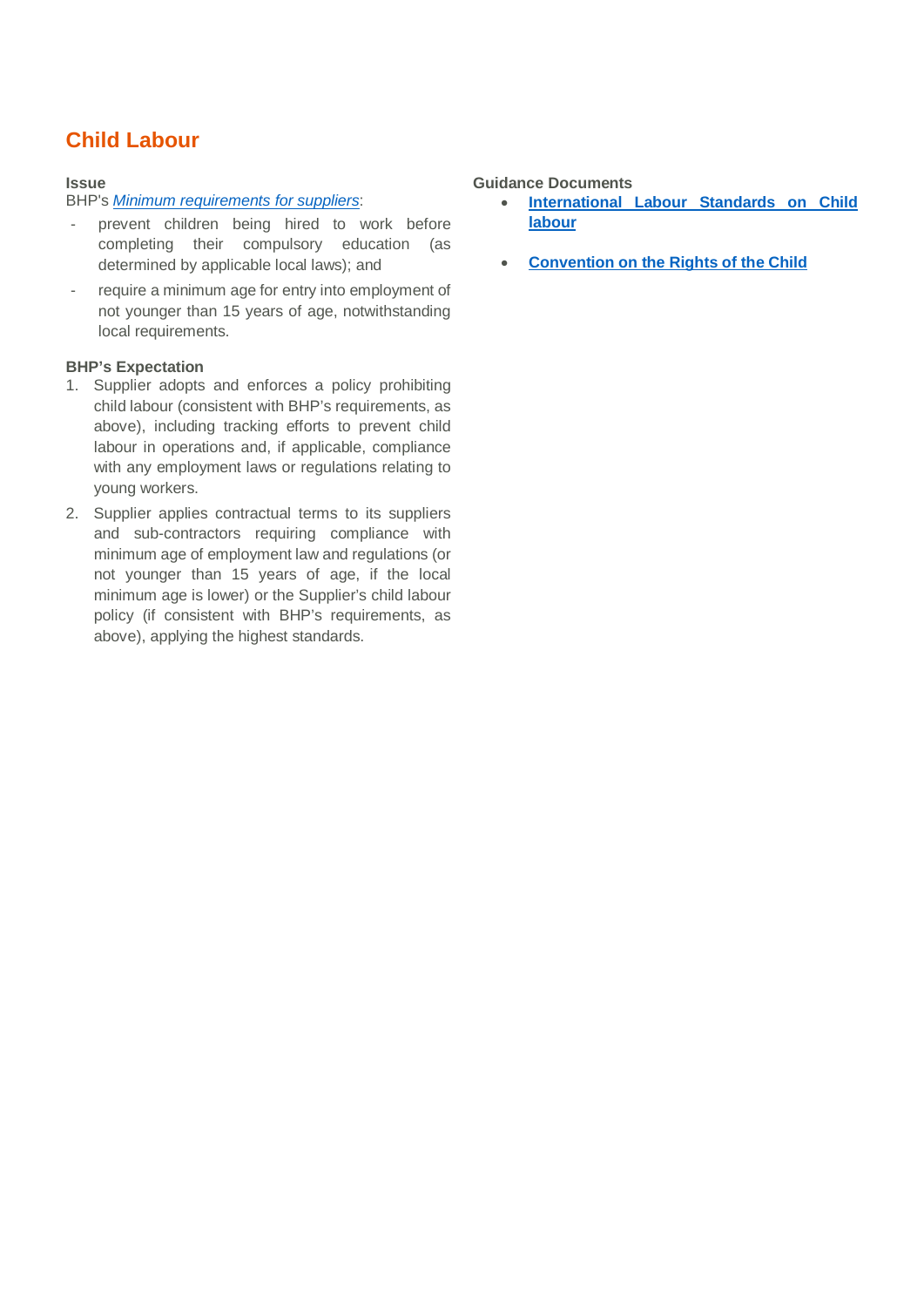## **Slavery, Forced or Compulsory Labour, Human Trafficking and Migrant Labour**

## **Issue**

Slave, forced or compulsory labour is work that is performed involuntarily and under the menace or threat of any penalty.

These are conditions where people are coerced to work by means such as the use of violence or intimidation, by manipulated debt, retention of identity papers, threats of denunciation to immigration authorities, restriction of freedom of movement, physical or sexual violence or withholding wages.

Forced labour can be imposed upon adults and children, by State authorities, private enterprises or individuals. It is occurs in a variety of economic activity including construction, domestic work, agriculture, manufacturing and sexual exploitation.

Migrant workers (including refugees, dispossessed and displaced persons) can be particularly vulnerable to human trafficking and forced labour including but not limited to worker rights violations and a serious lack of labour standards and worker protections that meet the criteria above.

A significant contributory factor to the vulnerability of migrant workers can be labour brokers practices. Labour brokers may charge exorbitant fees for securing work that migrant workers cannot or are unlikely to repay, creating indentured workers. The less control and visibility a company has over the practices of labour brokers, the higher the potential risk of forced labour. Forced labour is different from sub-standard or exploitative working conditions.

The exaction of forced labour is a criminal offence.

## **BHP's Expectation**

- 1. Supplier adopts and enforces a policy that prohibits forced labour in all its forms and demonstrates how this policy is communicated and enforced with its own employees, suppliers and sub-contractors.
- 2. Supplier imposes a contractual requirement on recruitment agencies, temporary agencies, labour dispatch agencies and related operators to not charge any fees to workers for the purpose of recruitment/placement.
- 3. Supplier has processes to escalate action with recruitment agencies, temporary agencies, labour dispatch agencies and related operators in case illegal fees have been paid by workers.
- 4. BHP does not condone the use of any prison labour whether voluntary or involuntary.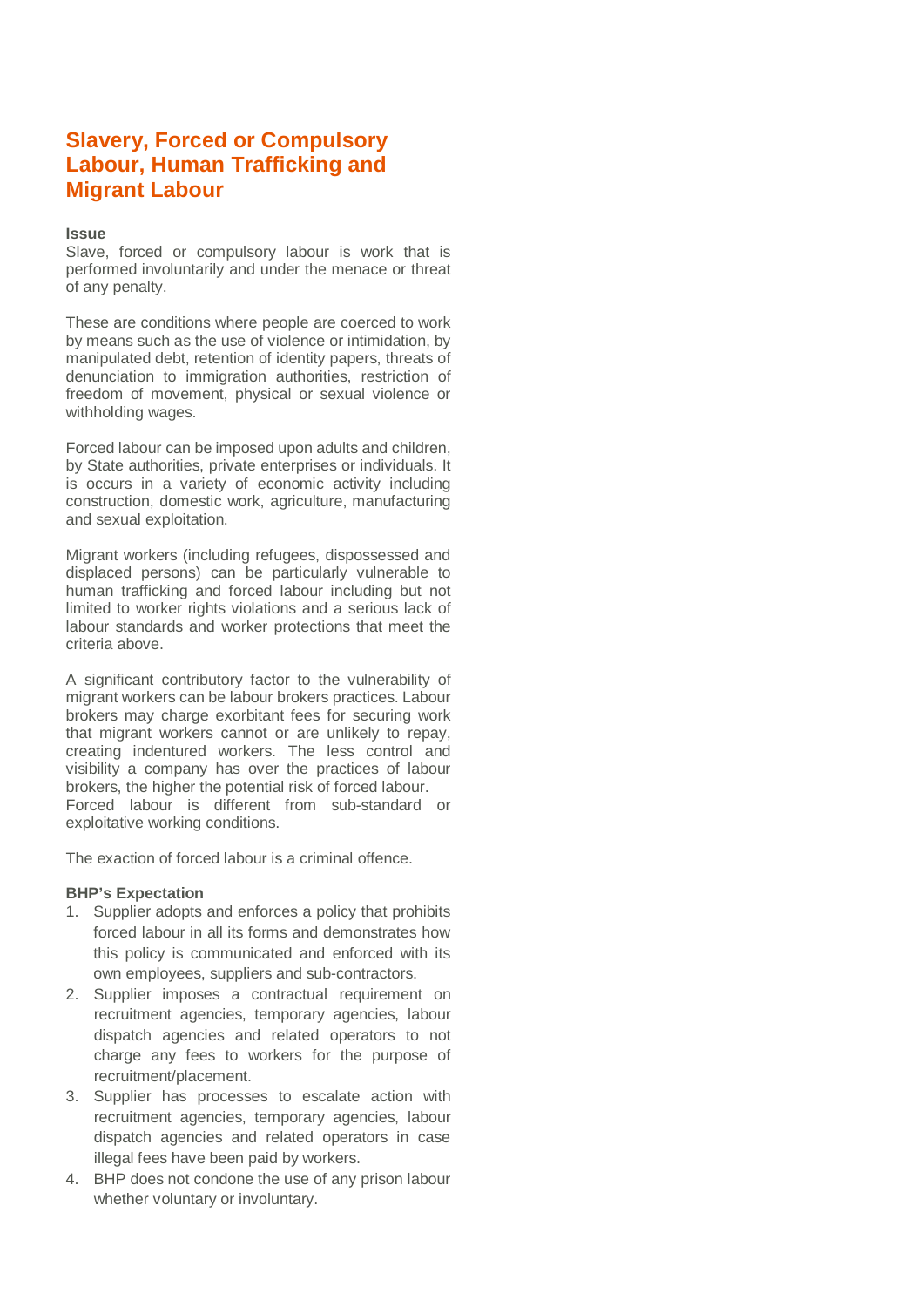# **Freedom of Association**

## **Issue**

Recognising and respecting the right to freedom of association.

## **BHP's Expectation**

- 1. Supplier recognises and respects the right of all workers to freedom of association – including the right of an individual to elect (or not elect) to be a member of or otherwise associated or affiliated with any organisation.
- 2. Supplier has processes and practices in place that prohibit the harassment or intimidation of, or retaliation against, a worker because of:
	- a. a worker's membership, association/affiliation or responsibilities with an organisation (including, for example, a trade union); or
	- b. any lawful and legitimate activities undertaken as part of that membership, association or affiliation with such an organisation.
	- c. Similarly, the same protections must also be afforded to a worker who elects not to be a member of or associated / affiliated with any organisation.
- 3. Where a collective bargaining agreement is in place, Supplier must comply with the terms of the agreement.
- 4. Supplier must declare if it has been found by a Court or Tribunal to be in breach of any discrimination, freedom of association, employee consultation, or union right of entry laws in the last three (3) years.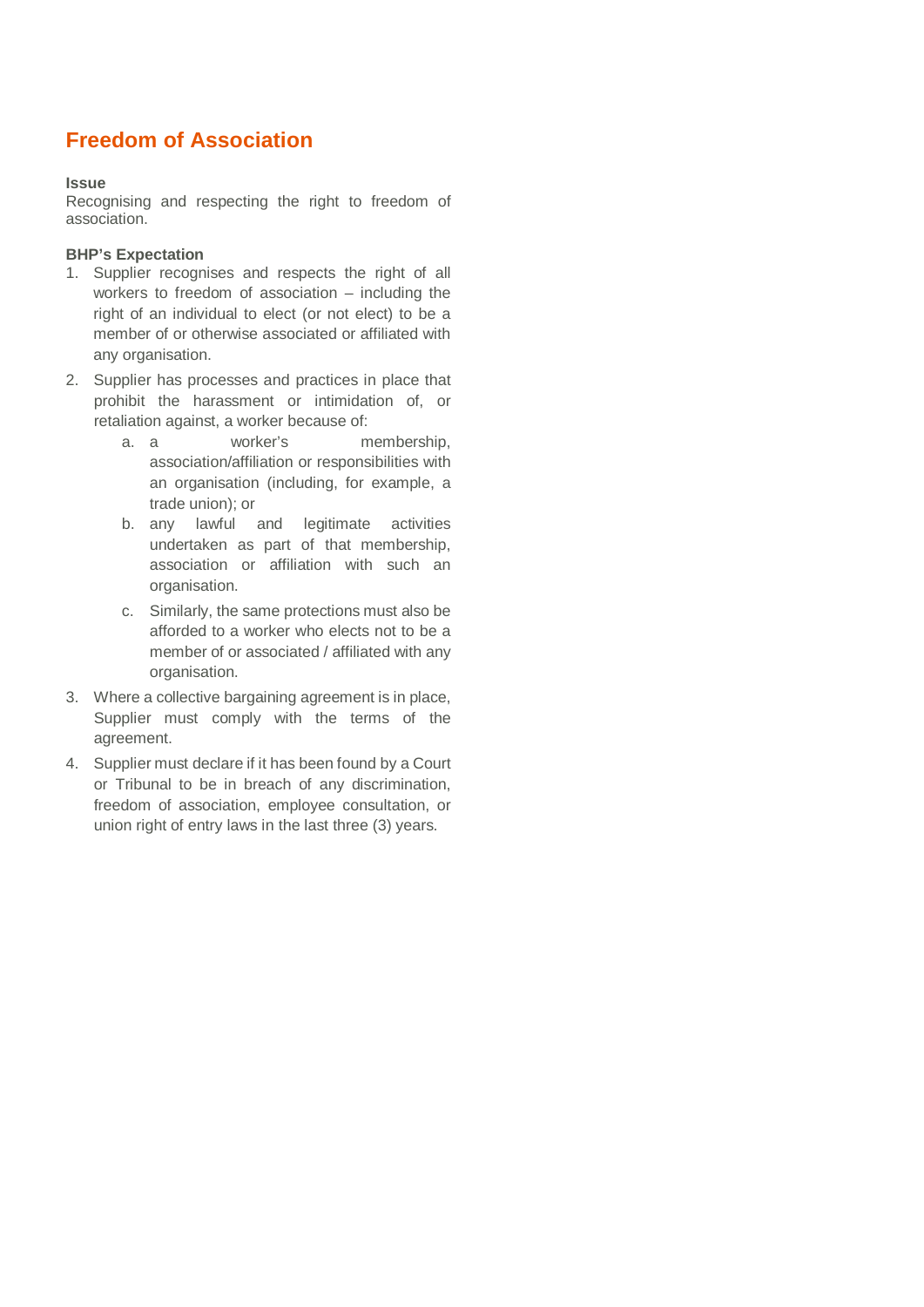## **Wages, Penalties and Working Conditions**

## **Issue**

In many parts of the world, access to adequate and regular wages is not guaranteed. Non-payment of adequate wages has led to wage arrears. Large wage arrears have been linked to debt bondage and slavery.

## **BHP Expectation**

- 1. Wages and benefits, including overtime, paid must comply with any minimum legal requirements that apply.
- 2. In nation states where no minimum wage legislation exists, Supplier must seek to establish a living wage that provides an adequate standard of living for all its employees and their dependants.
- 3. Supplier must not deduct allowances or withhold wages for any reason that is not permitted by law.
- 4. Working hours shall not exceed maximum hours prescribed under legal and safety requirements.
- 5. Supplier places a contractual requirement on their suppliers and subcontractors to comply with applicable laws and regulations.

## **Guidance Documents**

· Please refer to any applicable national, local or equivalent minimum wage legislation, or otherwise the definition of 'living wage' in BHP's *[Minimum requirements for suppliers](https://www.bhp.com/-/media/documents/suppliers/200304_minimum%20requirements%20for%20suppliers.pdf)*.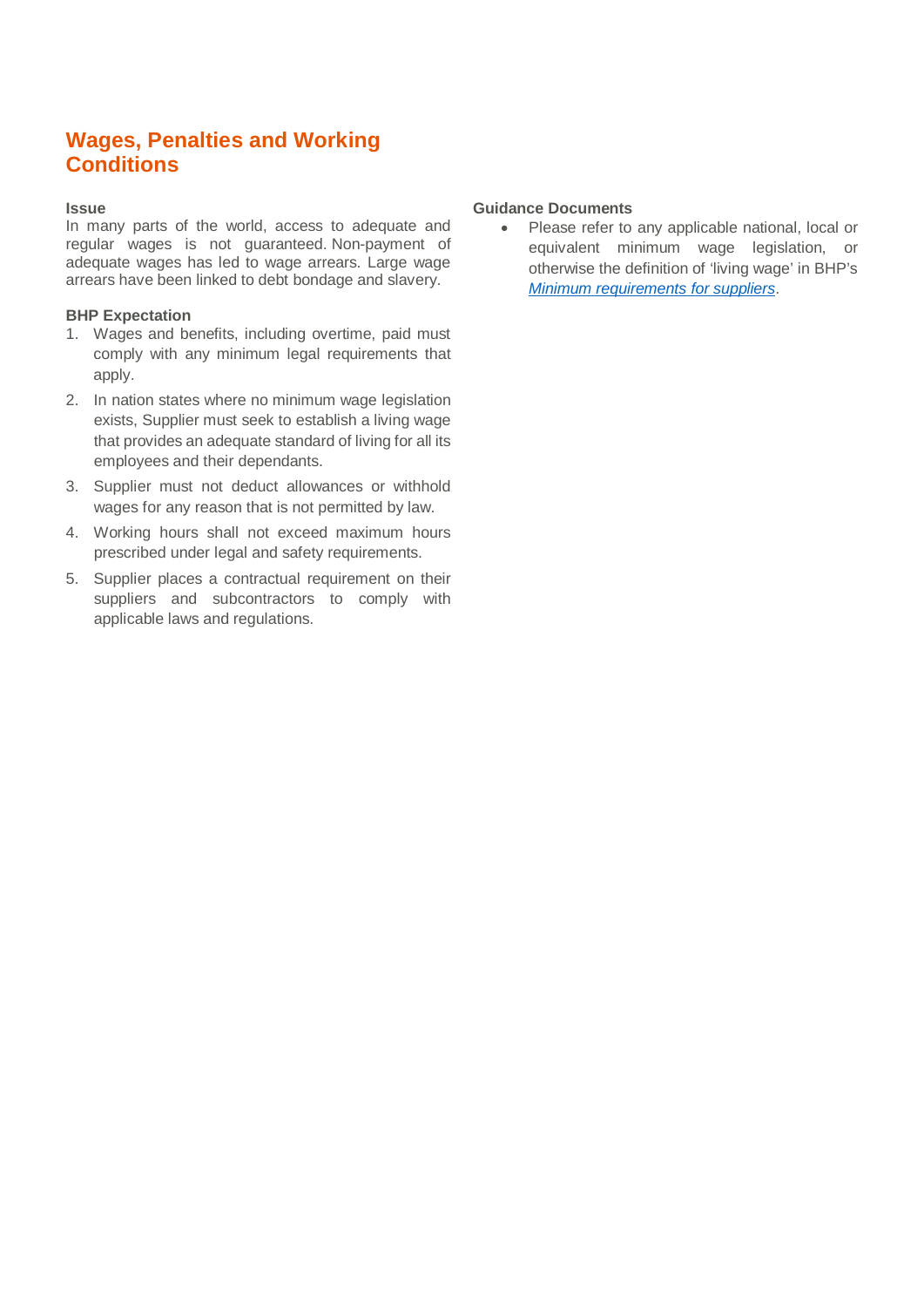## **Worker Accommodation and Conditions**

## **Issue**

Where workers are provided with (or with access to) accommodation and communal services in connection with their employment or engagement, ensuring that they are clean and sanitary and meets the basic needs of the workers.

## **BHP's Expectation**

- 1. All accommodation provided to employees is clean and sanitary and meets the basic needs of the workers.
- 2. Supplier adopts and enforces an effective policy with regards to worker accommodation, outlining standards related to adequate living conditions and consistent with ILO housing standards.
- 3. Where accommodation provided is factored into compensation paid to a worker (either through a means of payment or if rent is charged), the worker's interests are protected, including by ensuring that any arrangement goes no further than what is reasonable and ensures the worker is still reasonably remunerated for work performed in accordance with legal requirements.

## **Guidance Documents**

· **[ILO – Workers Housing Standards](https://www.ilo.org/wcmsp5/groups/public/---ed_emp/---emp_ent/---multi/documents/publication/wcms_116344.pdf)**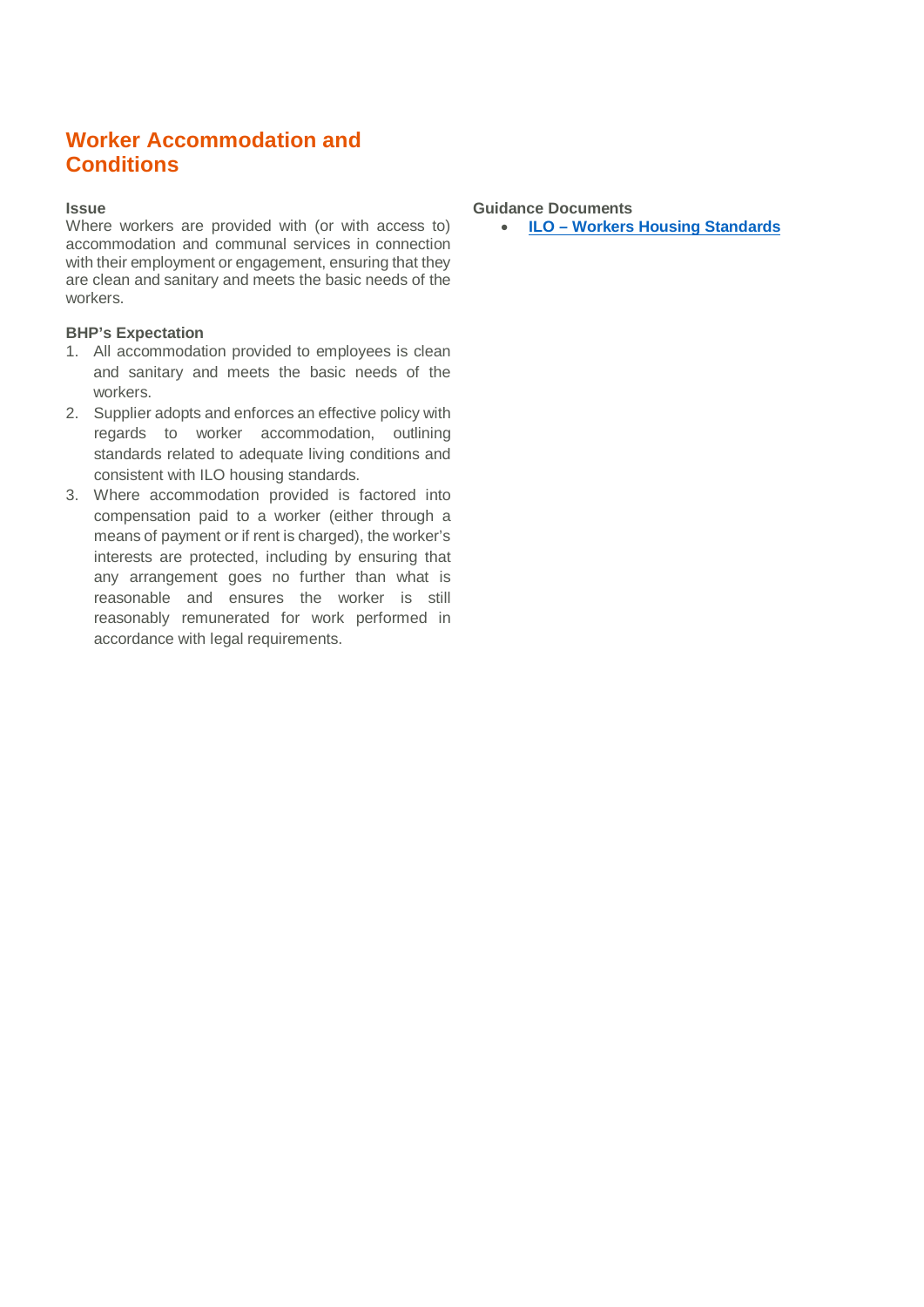# **Biofuels**

### **Issue**

Biofuels can be sourced from a variety of plantation and agrifood commodities, including but not limited to canola, palm oil, cane sugar, grains and corn based feedstock.

These commodities have recognised risks including slavery, forced and migrant labour abuses, displacement of community, competition for food production or sourcing and negative impact on water and ecology (including biodiversity and other environmental values and greenhouse gas emissions).

## **BHP's Expectation**

BHP expects a Supplier utilising biofuels or components thereof, at a minimum:

- 1. Only sources biofuels from global companies that have policies or standards for the sustainable sourcing of biofuel components.
- 2. Demonstrates that the biofuels are not sourced in conflict with agricultural, biodiversity or other environmental values and have a positive lifecycle greenhouse gas emission profile.

## **Guidance Documents**

- Palm oil **[RSPO Certified Sustainable Palm Oil](https://www.rspo.org/certification)**
- **Forestry Plantations [Forestry Stewardship Council \(FSC\)](https://us.fsc.org/en-us/certification) [Programme for the Endorsement of Forest](https://www.pefc.org/what-we-do) [Certifications](https://www.pefc.org/what-we-do)**
- · Roundtable Sustainable Biomaterials **[The RSB Standard](http://rsb.org/wp-content/uploads/2017/04/RSB-Guide-to-the-RSB-Standard.pdf)**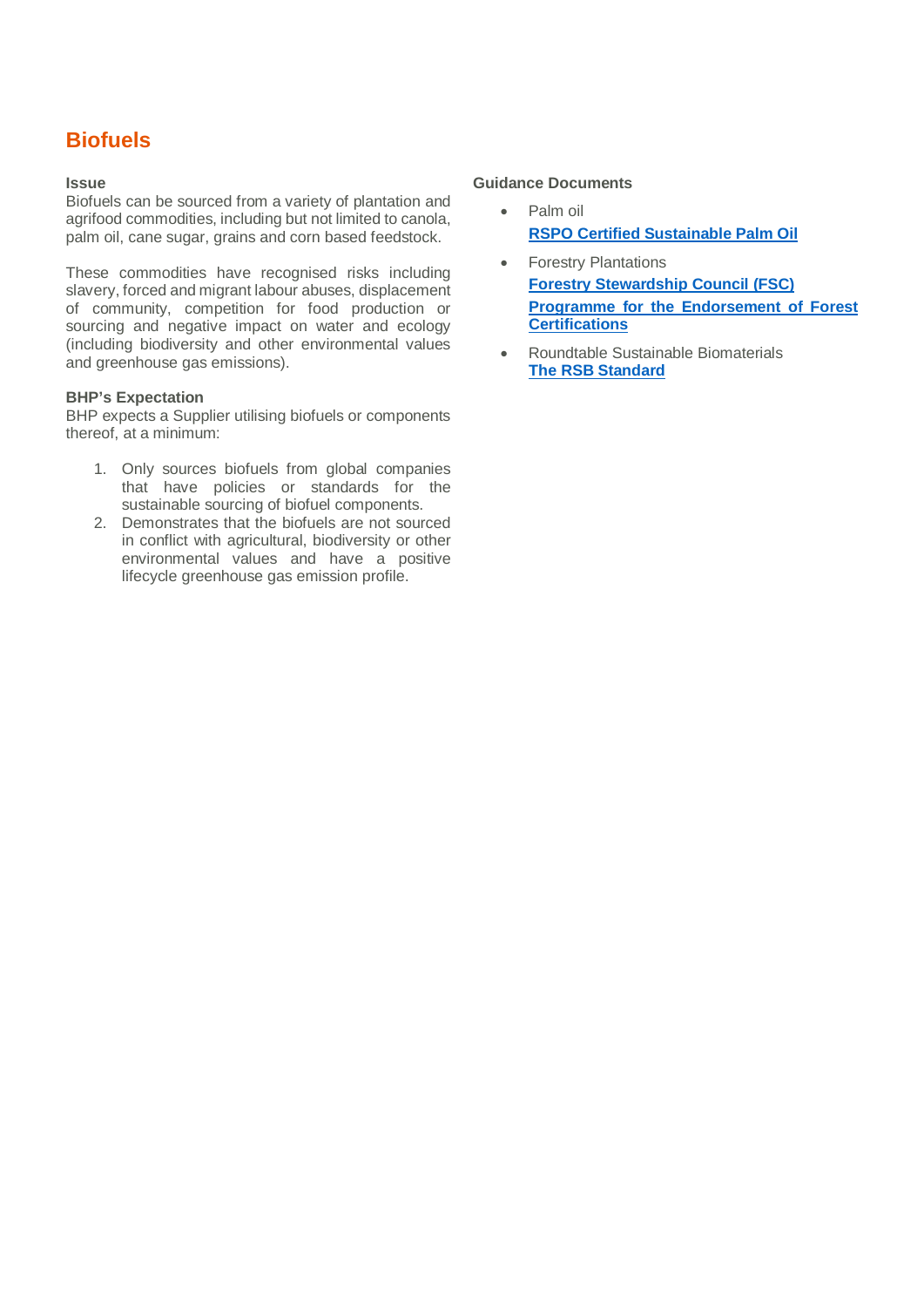# **Conflict Minerals: 3TGs**

#### **Issue**

Conflict minerals are natural resources extracted and or processed in a conflict zone and sold to perpetuate fighting.

The four most commonly mined conflict minerals are tin, tungsten, tantalum, and gold, which are known as 3TGs. These conflict minerals are commonly used in technology production, including mobile devices, computers and associated technological components.

BHP works to ensure our technology and supply chain is conflict minerals free and that we do not directly or indirectly finance or benefit armed groups in conflict zone countries. Conflict zone countries include the Democratic Republic of the Congo and the nine countries with which it shares an internationally recognised border (Angola, Burundi, Central African Republic, Republic of the Congo, Rwanda, South Sudan, Tanzania, Uganda, Zambia)

## **BHP's Expectation**

- 1. Supplier adopts, disseminates and communicates to its Level 1 suppliers a supply chain policy for 3TGs originating from conflict mineral sources including review processes and corrective action management.
- 2. Supplier incorporates this policy (see point 1) into its supplier and sub-contractor contracts.
- 3. Supplier sources any 3TGs from smelters whose due diligence practices have been validated by an independent third party audit program.

## **Guidance Documents**

· **[OECD Due Diligence Guidance for](http://www.oecd.org/daf/inv/mne/mining.htm) [Responsible Supply Chains of Minerals from](http://www.oecd.org/daf/inv/mne/mining.htm) [Conflict-Affected and High-Risk Areas](http://www.oecd.org/daf/inv/mne/mining.htm)**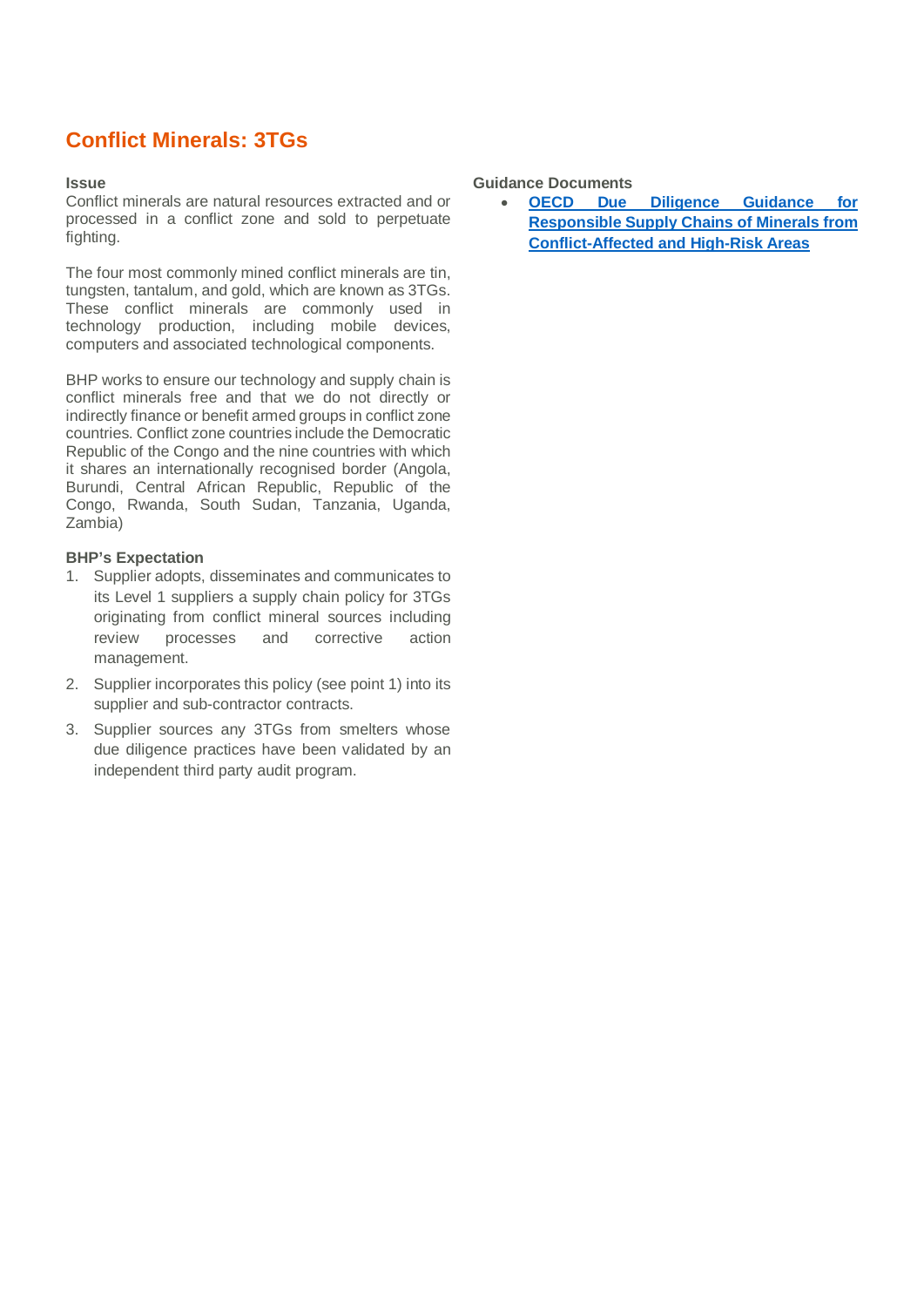## **Security Services and Security Providers**

## **Issue**

Security risks can result from political, economic, civil or social factors putting people and/or assets in particular countries at greater risk than in others.

Suppliers often work in complex contexts, where there may be inadequate governance and rule of law, insecurity and conflict. One of the challenges facing suppliers in these situations is ensuring the security of their operations and personnel, whilst also meeting their responsibility to respect the rights of local and host community members.

## **BHP's Expectation**

A supplier must ensure that any public or private security forces engaged manage security in a way that is lawful and respects fundamental freedoms and human rights of all stakeholders.

## **Guidance Documents**

· **[Voluntary Principles on Security and Human](http://www.voluntaryprinciples.org/what-are-the-voluntary-principles) [Rights](http://www.voluntaryprinciples.org/what-are-the-voluntary-principles)**